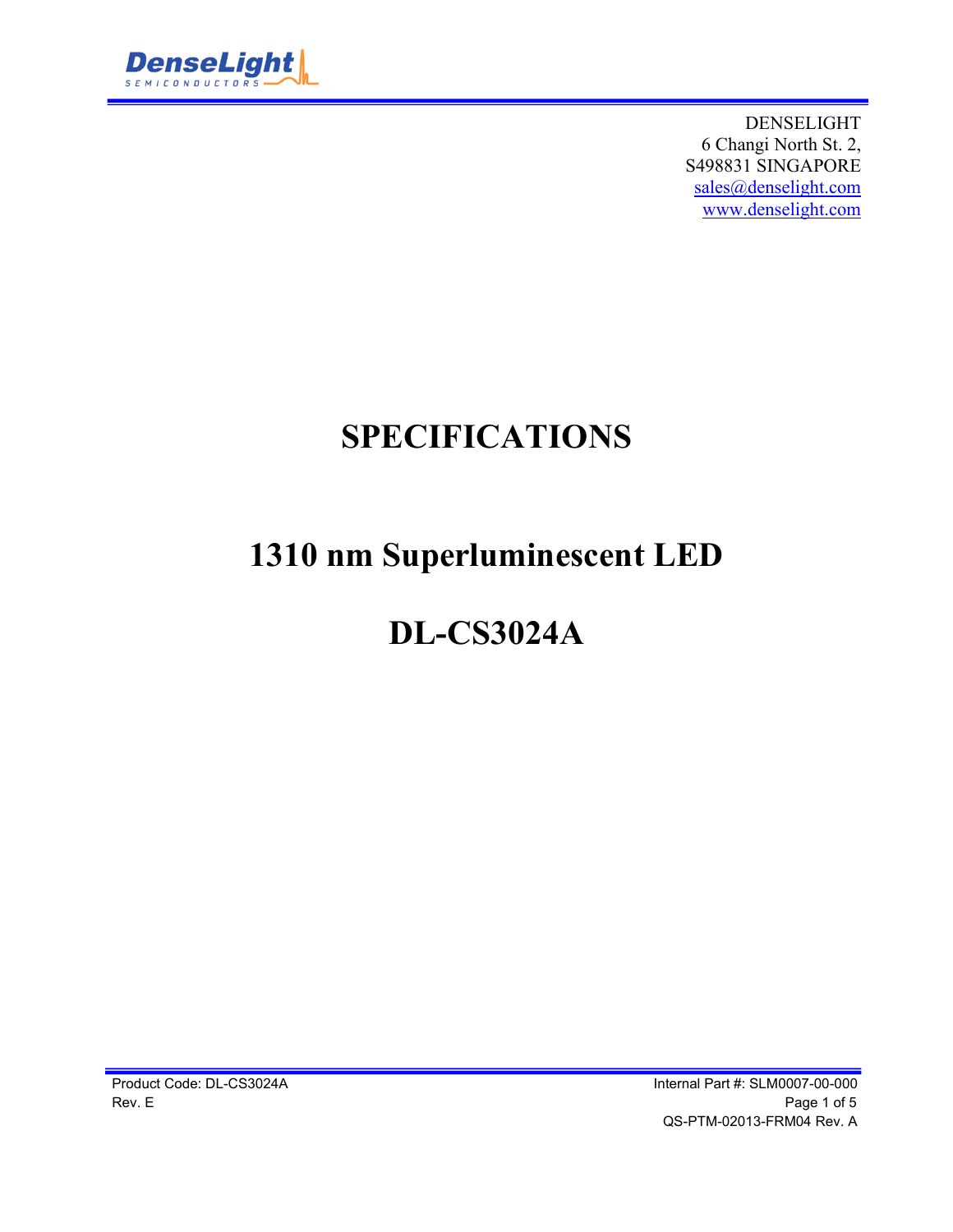### **A. PRODUCT DESCRIPTION**

The DenseLight DL-CS3024A series is a broadband SLED that operates in a true inherent superluminescent mode. This superluminescent property generates broader band at higher drive currents in contrast to other conventional SLEDs which are ASE-based, where high drive tends to give narrower band. Its low coherence reduces Rayleigh backscattering noise. Coupled with high power and large spectral width, it offsets photoreceiver noise and improves spatial resolution (in OCT) and measurand sensitivity (in sensors). The SLED is available in 14-pin BTF package. It is compliance with the requirements of Telcordia GR-468-CORE.

Enabled by DensePICTM spread spectra bandgap engineering technology, future generations of DenseLight SLEDs promise higher chip powers (up to 50mW possible), and broader spectral bands (beyond 120nm). Higher levels of integration may feature integrated SLEDs with phase modulators, optical couplers and photodetectors into a complete optical sensor chipset.

For responsive prototyping enquiries please email:  $info@density$ 

#### **B. FEATURES**

- Ex-fiber output power of  $>2mW$
- 3dB bandwidth of >40nm
- Typical spectral modulation of 0.1dB
- Monitor PD
- 14-pin BTF package
- Single mode fiber

## **C. APPLICATIONS**

- Fiber Optic Gyroscope
- Optical Test Instrument
- Fiber Optic Sensors
- Fiber Optic Communications
- Optical Coherence Tomography
- Biomedical Imaging Device
- Clinical Healing Equipment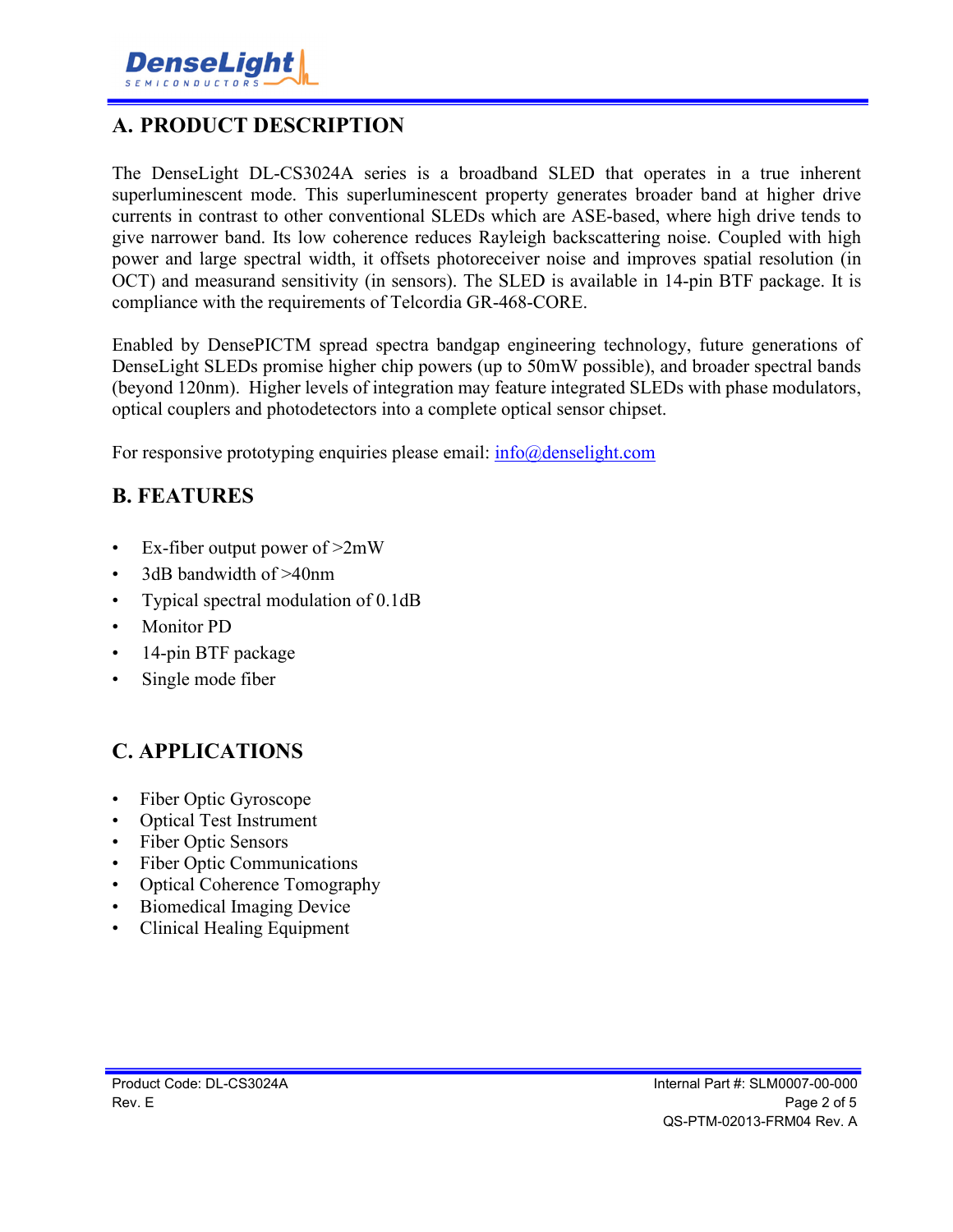

#### **D. ABSOLUTE MAXIMUM RATINGS**

| Parameter                       | Symbol                   | Condition           | Min      | Max            | Unit            |
|---------------------------------|--------------------------|---------------------|----------|----------------|-----------------|
| Reverse voltage                 | $V_{R}$                  |                     |          | $\overline{2}$ | V               |
| Forward current                 | $I_{\rm F}$              |                     |          | 250            | mA              |
| Forward voltage                 | $\rm V_F$                | $I_{op}$            |          | 2.5            | V               |
| Case temperature                | $T_c$                    | $I_{op}$            | $-40$    | 70             | $\rm ^{\circ}C$ |
| $SLED$ temperature <sup>1</sup> | <b>T</b> <sub>SLED</sub> | $I_{op}$            | $\theta$ | 70             | $\rm ^{\circ}C$ |
| Thermoelectric cooler voltage   | V <sub>TEC</sub>         |                     |          | 3              | V               |
| Thermoelectric cooler current   | I <sub>TEC</sub>         |                     |          | 1.8            | $\mathbf{A}$    |
| Storage temperature             | $T_{\text{stg}}$         | Unbiased            | $-40$    | 85             | $\rm ^{\circ}C$ |
| Storage humidity                |                          |                     | 5        | 85             | %RH             |
| Electro static discharge (ESD)  | V <sub>ESD</sub>         | Human body<br>model |          | 500            | V               |
| Lead soldering temperature      | $S_{temp}$               |                     |          | 260            | $\rm ^{\circ}C$ |
| Lead soldering time             | $S_{time}$               |                     |          | 10             | sec             |

## **E. SPECIFICATIONS (TSLED = 25 C)**

| <b>Parameter</b>              | <b>Symbol</b>            | Condition         | Min                      | Typ  | <b>Max</b>                   | Unit      |
|-------------------------------|--------------------------|-------------------|--------------------------|------|------------------------------|-----------|
| Operating current             | $\mathbf{I}_{\text{op}}$ |                   |                          | 180  | 200                          | mA        |
| Forward voltage               | $\rm V_F$                | $I_{op}$          | $\overline{\phantom{a}}$ |      | $\overline{2}$               | V         |
| Power in SMF                  | $P_{o}$                  | $I_{op}$          | $\overline{2}$           |      | $\qquad \qquad \blacksquare$ | mW        |
| Central wavelength            | λ                        | $I_{op}$          | 1290                     | 1310 | 1330                         | nm        |
| Bandwidth                     | <b>B</b> FWHM            | $I_{op}$          | 40                       |      | $\overline{\phantom{a}}$     | nm        |
| Spectrum modulation           | $\mathbf R$              | $I_{op}$          | $\overline{a}$           | 0.1  | 0.3                          | dB        |
| <b>Monitor PD Current</b>     | $I_{\rm pd}$             | $I_{op}$          | 0.01                     |      | $\blacksquare$               | mA        |
| Thermistor resistance         | $R_{therm}$              | $T = 25 °C$       | 9.5                      | 10   | 10.5                         | $k\Omega$ |
| Thermoelectric cooler voltage | $\rm V_{TEC}$            | $\mathbf{I}_{op}$ |                          |      | 1.8                          | V         |
| Thermoelectric cooler current | ITEC                     | $I_{op}$          |                          |      | 0.8                          | A         |

1 TSLED is monitored by internal thermistor with external pin out.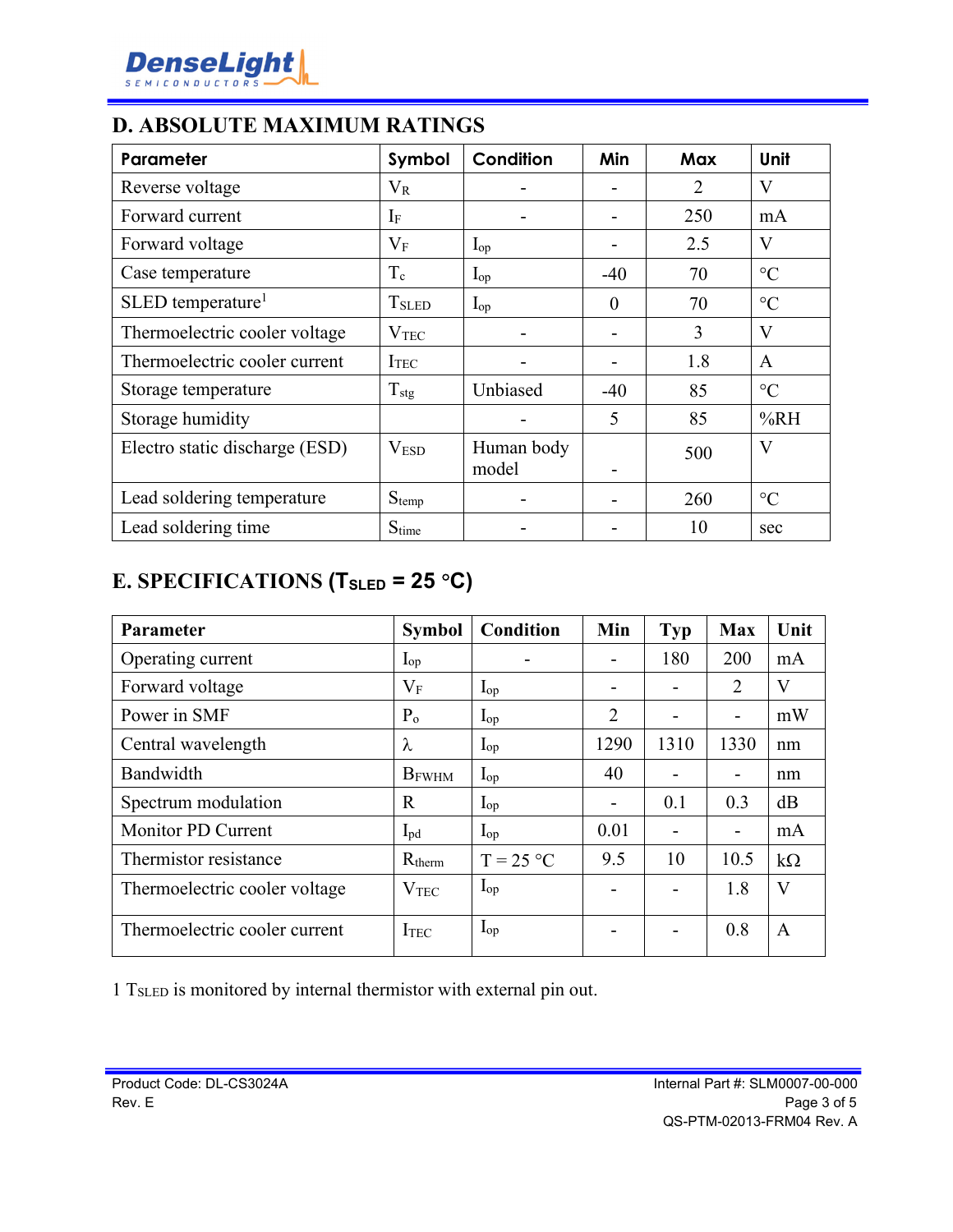

### **F. PACKAGE**

#### **BTF package**

| Part                 | <b>Description</b> |
|----------------------|--------------------|
| Package type         | <b>BTF</b>         |
| Fiber:               | <b>SMF-28</b>      |
| <b>MFD</b>           | $9 \mu m$          |
| Cladding diameter    | $125 \mu m$        |
| Coating diameter     | $245 \mu m$        |
| Jacket               | 900µm loose tube   |
| Fiber pigtail length | 1 <sub>m</sub>     |
| Fiber bending radius | $>40$ mm           |
| Connector            | FC/APC             |
| Dimensions           | See figure         |



| Pin Assignment |                   |
|----------------|-------------------|
| 1              | $TEC (+)$         |
| 2              | <b>THERMISTOR</b> |
| 3              | PD ANODE          |
| 4              | PD CATHODE        |
| 5              | <b>THERMISTOR</b> |
| 6              |                   |
| 7              |                   |
| 8              |                   |
| 9              |                   |
| 10             | <b>SLED ANODE</b> |
| 11             | SLED CATHODE      |
| 12             |                   |
| 13             | CASE              |
| 14             | $TEC$ (-)         |